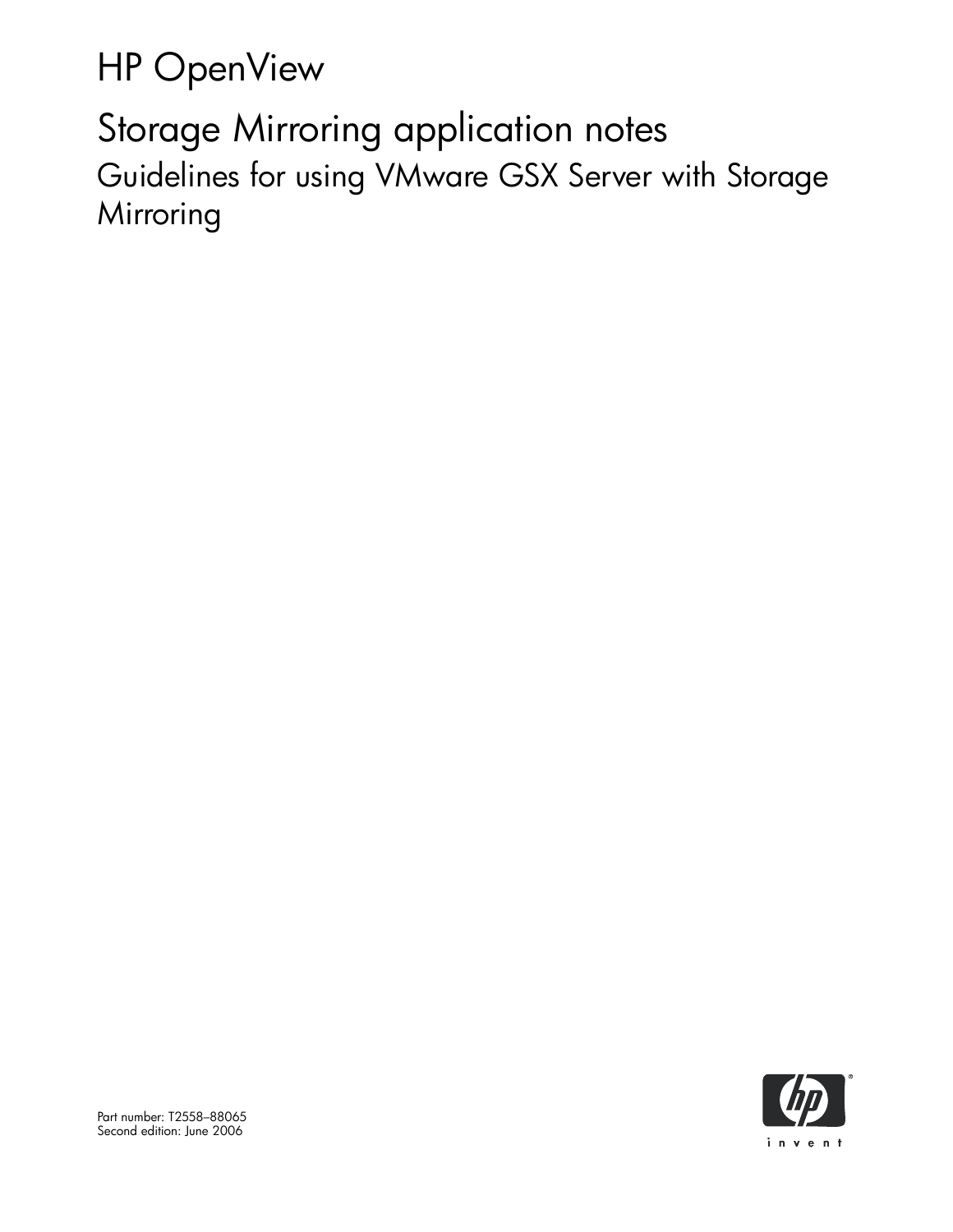#### Legal and notice information

© Copyright 2005–2006 Hewlett-Packard Development Company, L.P.

Hewlett-Packard Company makes no warranty of any kind with regard to this material, including, but not limited to, the implied warranties of merchantability and fitness for a particular purpose. Hewlett-Packard shall not be liable for errors contained herein or for incidental or consequential damages in connection with the furnishing, performance, or use of this material.

This document contains proprietary information, which is protected by copyright. No part of this document may be photocopied, reproduced, or translated into another language without the prior written consent of Hewlett-Packard. The information is provided "as is" without warranty of any kind and is subject to change without notice. The only warranties for HP products and services are set forth in the express warranty statements accompanying such products and services. Nothing herein should be construed as constituting an additional warranty. HP shall not be liable for technical or editorial errors or omissions contained herein.

Microsoft, Windows, Windows NT, and Windows XP are U.S. registered trademarks of Microsoft Corporation.

<span id="page-1-0"></span>Storage Mirroring Guidelines for using VMware GSX Server with Storage Mirroring application notes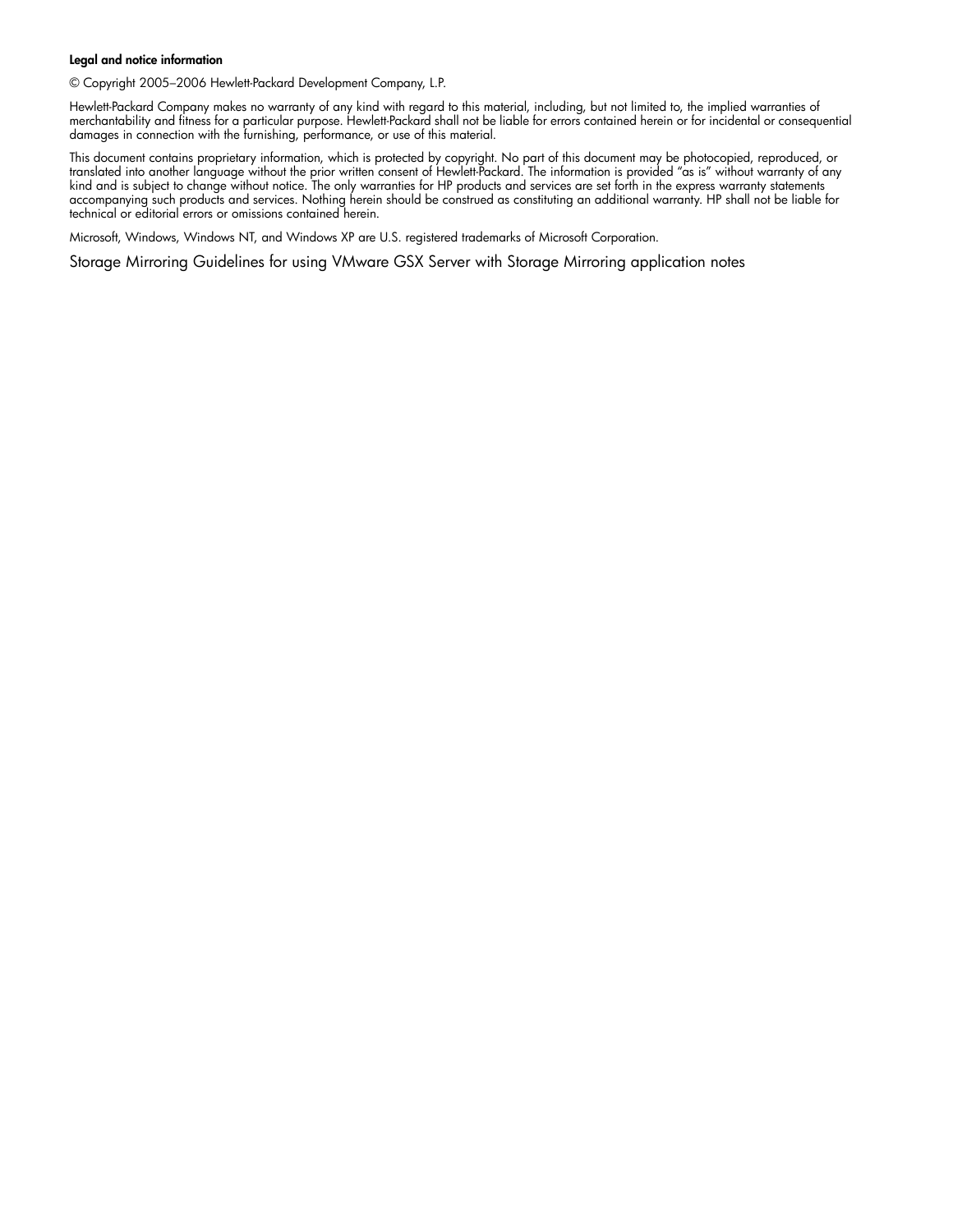# Document overview

This document is a Storage Mirroring application note. An application note provides guidelines on the use of Storage Mirroring in a specific environment.

This document contains:

- **Document overview**—Explains what an application note contains, how it should be used, what you need to know before trying to use the application note, and where you can go for more information.
- **Implementation guidelines**—Describes all of the considerations that you must weigh when implementing your Storage Mirroring solution. Includes both basics, such as system requirements, as well as configuration and environment-specific topics, such as interactions with specific clients or special considerations for WAN (Wide Area Network) environments. Pay special attention to those topics that are directly related to your environment.

### Audience

This document is written for network and application administrators who have a working understanding of the applications and environments where the Storage Mirroring solution is to be deployed. You many need to expand on the documented information in order to customize the solution to fit your environment.

Before you use this application note, you should have an understanding of basic Storage Mirroring operation.

### **Expectations**

Application notes are intended to provide a framework for configuring a Storage Mirroring solution in a specific environment and to draw attention to decisions you will need to make when configuring your solution.

Because there are an infinite number of possible configuration, network, and environment scenarios, application notes contain general configuration guidelines as well as an example configuration procedure that has been tested for a specific environment.

This document assumes that you are comfortable working with your operating system, Storage Mirroring, and your application(s).

### Related documentation

Before you begin to configure your solution, make sure that you have complete documentation for your operating system, application, and Storage Mirroring. This application note does not provide step-by-step instructions for using standard operating system, application, and Storage Mirroring functionality.

The following documents contain additional information that you may need while setting up this solution:

• *HP OpenView* Storage Mirroring *user's guide* or online documentation

## Getting help

For help using Storage Mirroring, refer to the Storage Mirroring online manual or online help.

# Implementation guidelines

VMware GSX Server is virtual machine software for business-critical environments. It is ideal for server and application consolidation. Storage Mirroring provides real-time enterprise data protection and replication. Storage Mirroring can be used to provide high availability for your VMware server.

This document describes the steps necessary to configure Storage Mirroring to provide high availability for Windows servers running VMware GSX Server. To complete these instructions, you will install VMware GSX Server and Storage Mirroring, and configure Storage Mirroring for real-time replication and failover. Due to the complexities of these applications, this document is intended for network administrators with experience installing, configuring, and maintaining network applications, including Storage Mirroring and VMware.

### **Requirements**

• Two licensed copies of Microsoft Windows 200x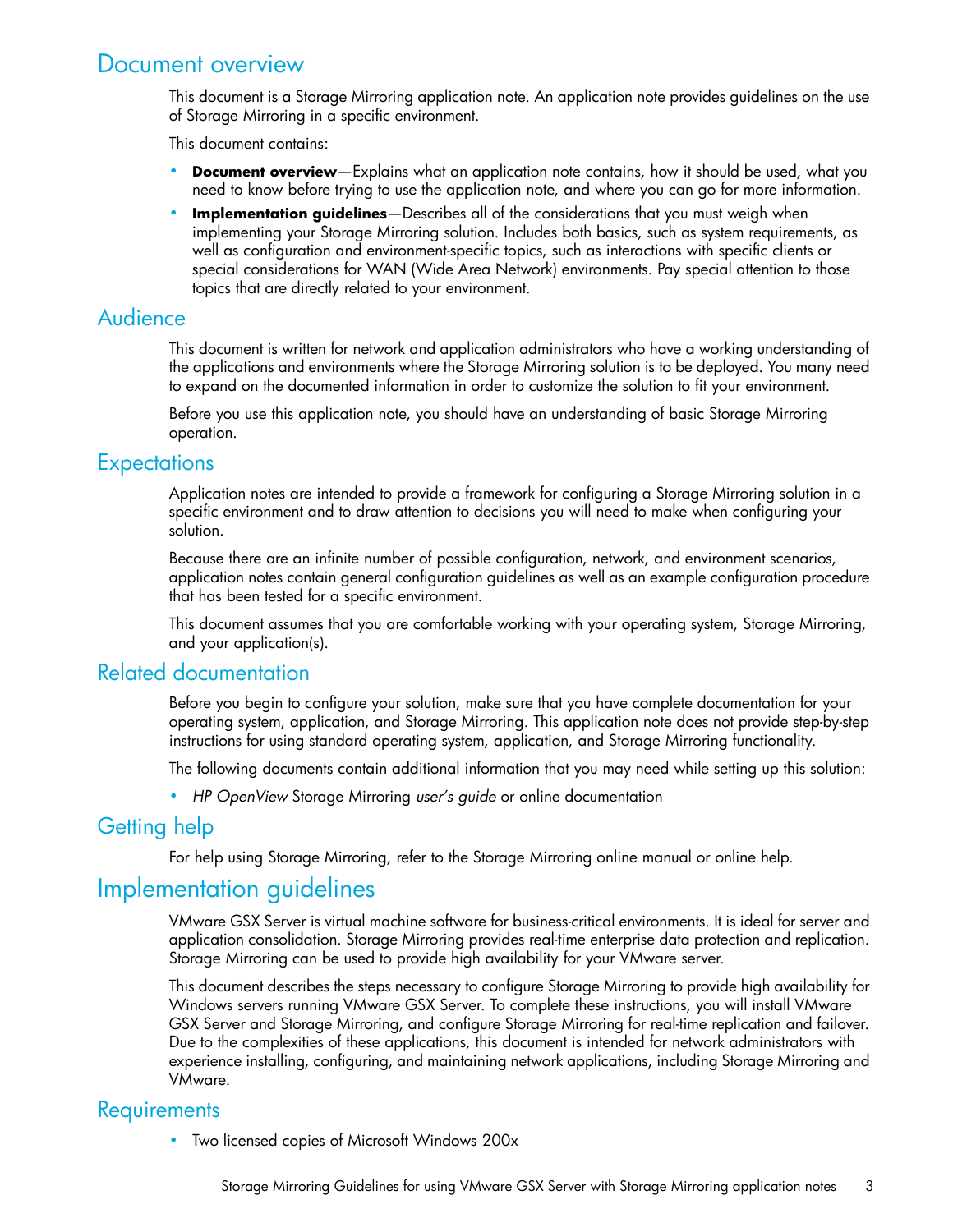- Two licensed copies of VMware GSX Server 2.5.1
- Licensed copies of the operating system(s) and application(s) to be installed on the virtual machines
- Two licensed copies of Storage Mirroring

## **Configuration**

This solution allows you to install Storage Mirroring on the host operating system on both the source and target. It provides you the ability to maintain an up-to-date backup of the virtual hard disk image(s) from the virtual machine(s) on the source. The target will monitor the IP address of the host operating system on the source, and if it fails, the target can stand in for the failed source and the target virtual machine will be started.



## Alternate configuration for disaster recovery

If you are only interested in disaster recovery and do not need high availability, you may want to consider the following configuration.

CAUTION: This configuration has not gone through extensive testing and is only provided as a guideline for identifying another solution which may be possible using Storage Mirroring and VMware.

If you only want to install VMware on the source, you can still protect the virtual hard disk image(s) from the virtual machine(s). In this configuration, Storage Mirroring is installed on the source host operating system. The replication set from the source virtual machine is backed up on the target. The target does not contain any virtual machines. Because VMware is not installed on the target, this configuration does not support high availability, but in the event of a failure on the source, all of your data will be protected on the target.

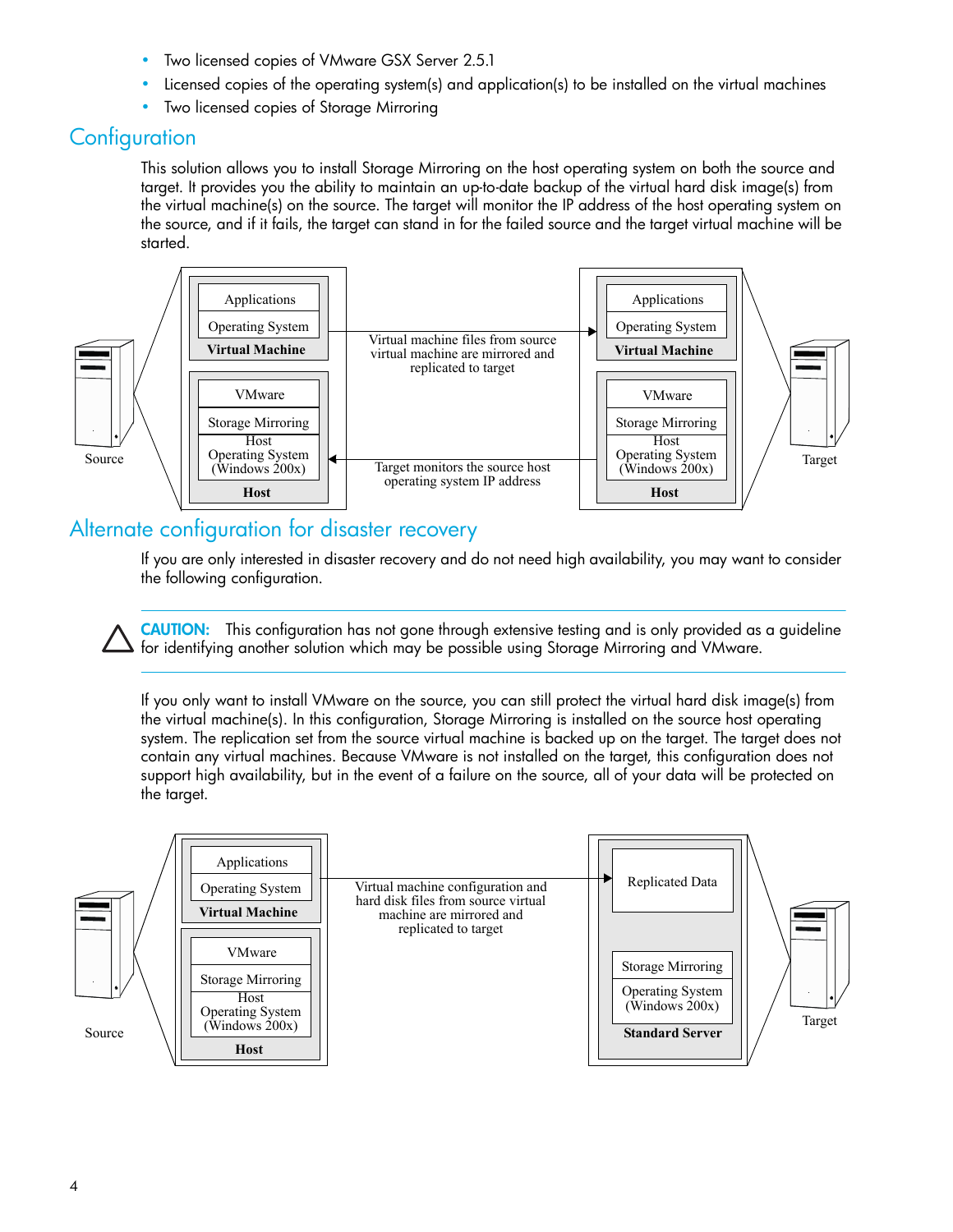# Alternate configuration for high availability

If you want to protect only your virtual machine data files, you may want to consider this alternate high-availability configuration.

CAUTION: This configuration has not gone through extensive testing and is only provided as a guideline for identifying another solution which may be possible using Storage Mirroring and VMware.

By installing Storage Mirroring on the virtual machines on the source and target, you can provide high availability for the virtual machine data files. This configuration would require a licensed copy of Storage Mirroring for each virtual machine. With this configuration, Storage Mirroring provides a backup copy of user-selected data from the virtual hard disk image(s) from the virtual machine(s) on the source. The target monitors the IP address of the virtual machine on the source, and if it fails, the target can stand in for the failed virtual machine.

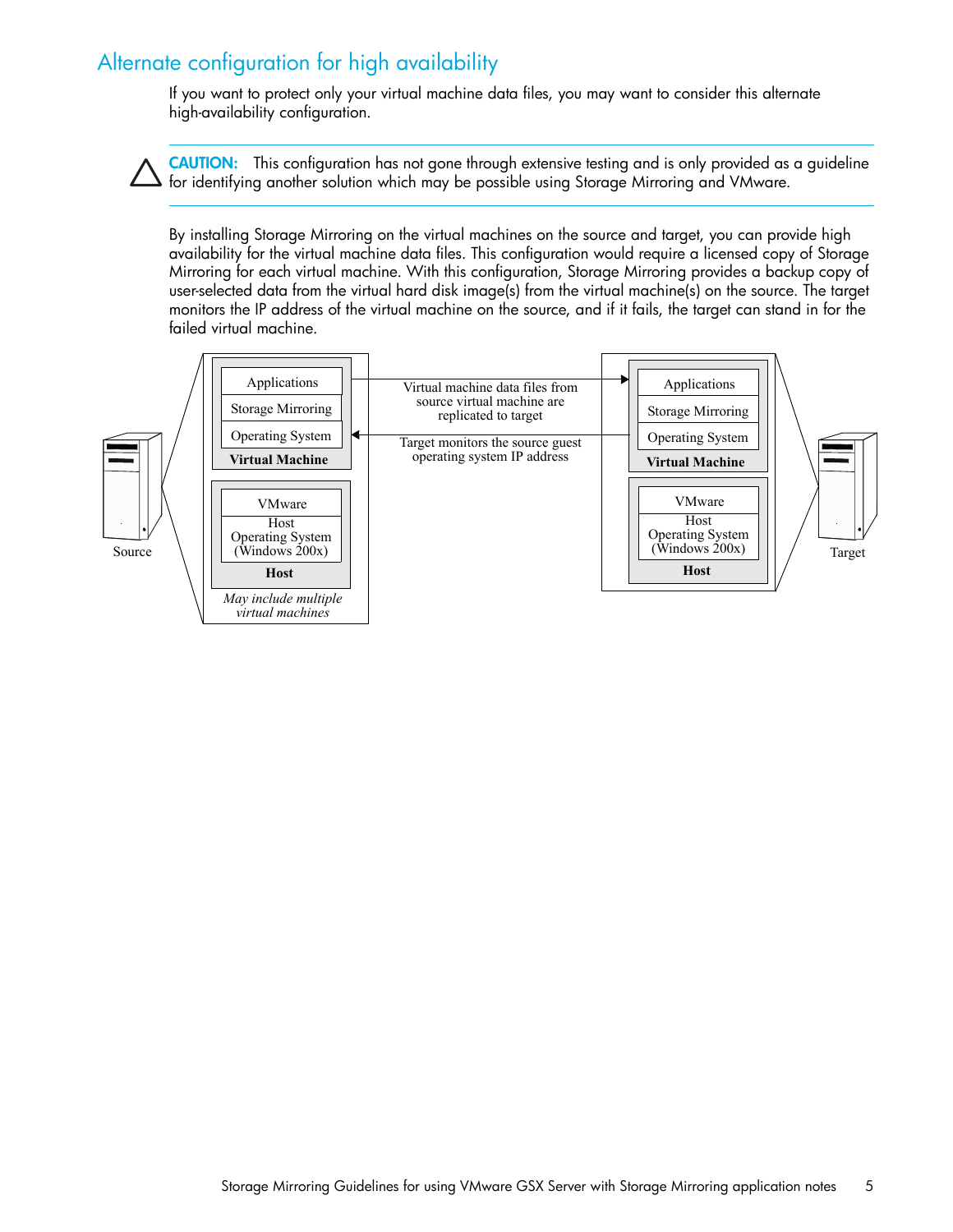# Sample implementation

This section describes an example of how to configure Storage Mirroring and VMware GSX Server. Use these procedures as a guideline for creating your own implementation.

Because no two environments or configurations are exactly the same, you will probably need to implement additional or different steps than what is documented here in order to make the solution work in your environment.

### <span id="page-5-0"></span>Installing and configuring software on the source

- 1. Install Storage Mirroring on the source using the installation defaults. See the *HP OpenView Storage Mirroring getting started guide* for details.
- 2. Make sure that you reboot the source after the installation is complete.
- 3. Install VMware on the source and reboot when prompted, if VMware is not already installed.

NOTE: Because most servers have limited space available on the boot drive, you may want to select a location on another volume to install the software and to create the virtual machine.

- 4. Create a virtual machine. For assistance, see your VMware reference guide.
- 5. Record the location of the virtual machine's folder.

Virtual Machine Folder

 $\gg$  NOTE: If your virtual machine is already installed, look at the properties to determine the location of the virtual machine folders. By default, virtual machine folders are stored at %systemroot%\Documents and Settings\<user>\my documents\my virtual machines\<guest OS>.

- 6. Create a virtual disk. For assistance, see your VMware reference guide.
- 7. In VMware, register the virtual machine. For assistance, see your VMware reference guide.
- 8. Install the operating system and applications on the virtual machine on the source. For assistance, see your VMware reference guide.
- 9. Install the VMware tools on the virtual machine. For assistance, see your VMware reference guide.

### Installing software on the target

- 1. Install Storage Mirroring on the target using the installation defaults. See the *HP OpenView Storage Mirroring getting started guide* for details.
- 2. Make sure that you reboot the target after the installation is complete.
- 3. Install VMware on the target and reboot when prompted.

NOTE: Because most servers have limited space available on the boot drive, you may want to select a location on another volume to install the software and to create the virtual machine.

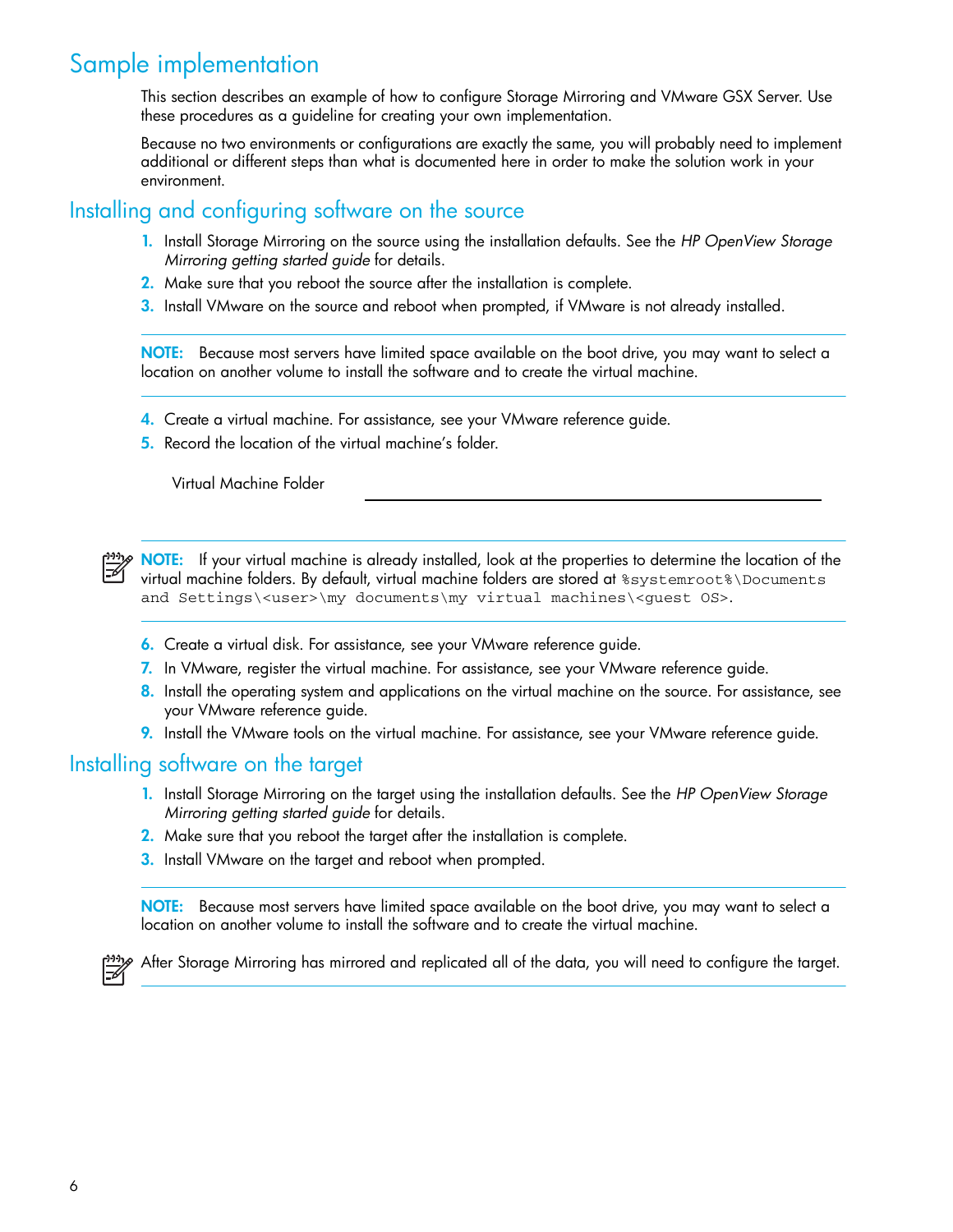# <span id="page-6-1"></span>Configuring mirroring and replication

- 1. Select Start, Programs, Storage Mirroring, Management Console.
- 2. Double-click your source to log on.
- **3.** Right-click the source and select **Properties**.
- 4. On the Source tab, enable **Block Checksum All Files on a Difference Mirror** and click OK.
- 5. Right-click your source and select New, Replication Set and enter the desired name for the replication set.
- 6. Select the data to protect. This includes the virtual machine folder recorded in step 5 in ["Installing and](#page-5-0)  [configuring software on the source" on page 6.](#page-5-0)
- **7.** Right-click the replication set name and select **Save** to save the replication set.
- 8. Drag and drop the replication set onto the target. The Connection Manager dialog box opens.
- 9. The Source Server, Target Server, Replication Set, and Route fields will automatically be populated. If you have multiple IP addresses on your target, verify the Route field is set to the correct network path. (For detailed information on connecting a source and target, see the *HP OpenView Storage Mirroring user's guide*.)
- 10. Select One to One to map the replication set data from the source to an identical volume/directory structure on the target. Make sure you select the correct mapping; if the paths do not match exactly, the virtual server on the target will not function correctly.
- **11.** Click **Connect** to start the mirror and replication processes.

 $\frac{19999}{261}$  NOTE: If you start the replicated virtual server on the target, or if the associated data on the target is otherwise modified, the data on the source and target will no longer match. If the updated data on the target is not needed, perform a full or difference with block checksum mirror from the source to the target. If the updated data on the target is needed, restore the data from the target to the source.

Wait until mirroring is complete and the Mirror Status has changed to **Idle** before continuing with the next section, ["Configuring VMware on the target" on page 7](#page-6-0).

### <span id="page-6-0"></span>Configuring VMware on the target

After the mirror has completed, register the virtual machine on the target using the virtual machine folder and virtual disk that were replicated to the target in the previous steps.



NOTE: If you want to start this virtual machine to make sure that it works, you must first isolate it from the network.

### Configure failover and begin failure monitoring

- 1. Select Start, Programs, Storage Mirroring, Failover Control Center.
- 2. Select the target from the list of available machines and click Login. If the target you need is not displayed, click Add Target, enter the machine name, and click OK.
- 3. To add a monitor for the selected target, click Add Monitor. Type the name of the source host server and click OK. The Monitor Settings window will open.
- 4. In the Monitor Settings window, mark the IP address that is going to failover. This is the physical address of the source host operating system.

NOTE: Monitoring is configured for the physical source, not the virtual machine. There is no direct monitoring of the virtual machine. When the physical source fails to respond, failover will occur.

- 5. Make sure all of the following settings are disabled:
	- Items to Failover—IP Address(es), Server Name, Share(s)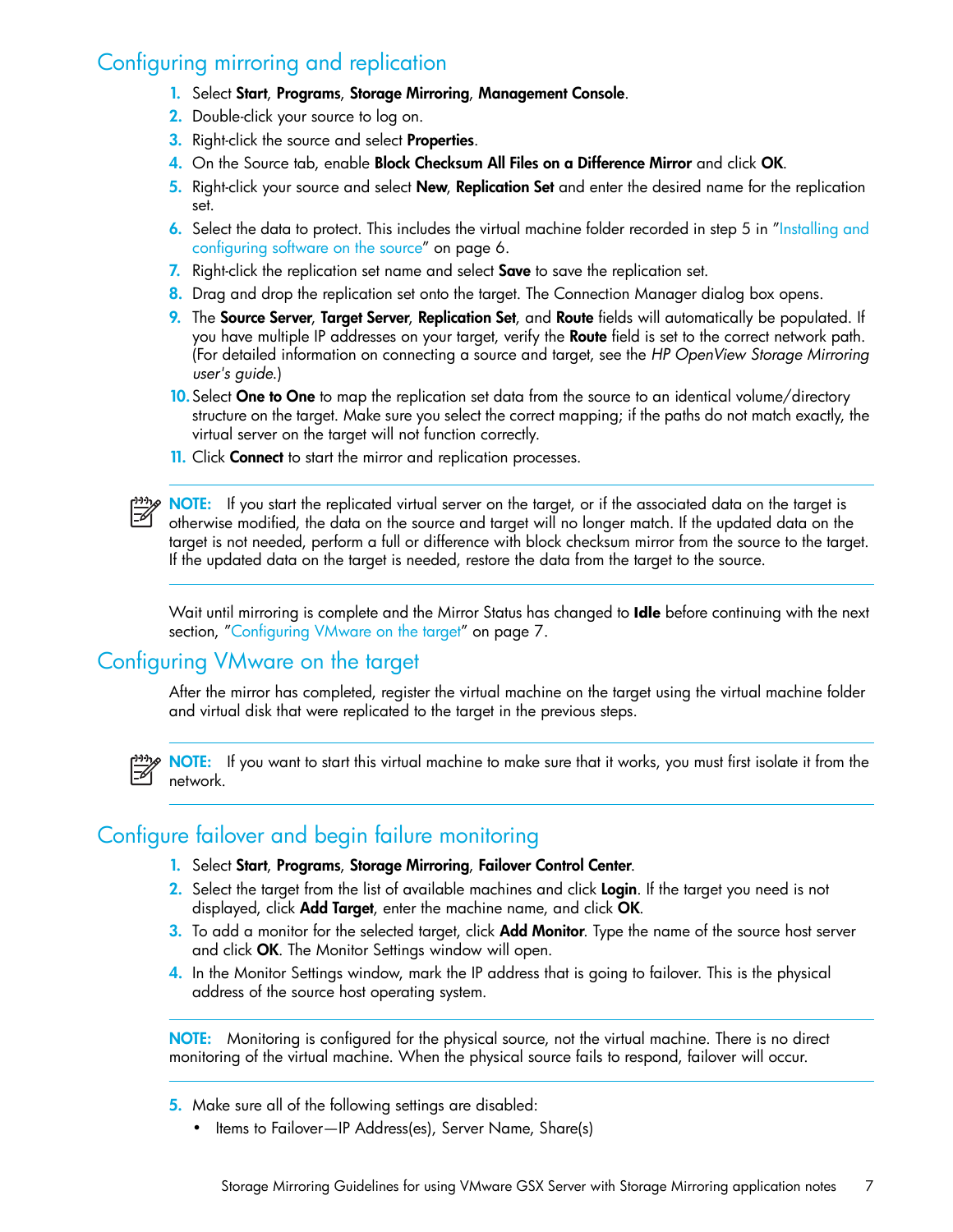- Use .SHR Share Mapping File
- Active Directory—Failover Hostname
- 6. Verify that the VMware GSX console window is not started on the target host server. If it is started and the target virtual machine is highlighted, the pre-failover script will not start the virtual machine. See the VMware documentation for more information.
- 7. If a failure occurs, you will want to have the virtual machine start on the target automatically. To do this, create a batch file called postover.bat using the sample batch file below. Save the batch file to the same directory on the target where your Storage Mirroring files are installed.

### SAMPLE\_POSTOVER.BAT

| REM                                                                                          | Sample post-failover script for VMware                                            |
|----------------------------------------------------------------------------------------------|-----------------------------------------------------------------------------------|
| REM                                                                                          | You may need to modify the path to the WMware-cmd file to fit your environment.   |
| REM                                                                                          | You will need to modify the path and name of the virtual machine.                 |
| REM                                                                                          | The following command should appear as one line in your script file. It is on two |
|                                                                                              | REM lines here so that you can see the entire command.                            |
| "C:\Program Files\VMware\VMware VMperl Scripting API vmware-cmd" "c:\Documents and           |                                                                                   |
| Settings\user name\My Documents\my virtual machines\machine type dir\machine type.vmx" start |                                                                                   |

8. After a failure is resolved, you will be ready to bring your source back online. At this time, you will want to stop the virtual machine on the target automatically. To do this, create a batch file called preback.bat using the sample batch file below. Save the batch file to the same directory on your target where your Storage Mirroring files are installed.

#### SAMPLE\_PREBACK.BAT

rem \*\*\*SAMPLE\*\*\* pre-failback script for VMware failover rem This sample batch file is provided as an example only. Because no two environments or rem configurations are exactly the same, you MUST modify this script in order to make the rem solution work in your environment. REM You may need to modify the path to the VMware-cmd file to fit your environment. REM You will need to modify the path and name of the virtual machine REM The following command should appear as one line in your script file. It is on two REM lines here so that you can see the entire command. "C:\Program Files\VMware\VMware VMperl Scripting API vmware-cmd" "c:\Documents and Settings\ user\_name\My Documents\my virtual machines\machine\_type\_dir\machine\_type.vmx" stop trysoft

NOTE: VMware Tools (included with VMware) must be installed on the virtual machine for the <code>trysoft</code> option used in the pre-failback script to work correctly. VMware tools can be installed from the Settings menu within the virtual machine. If VMware tools are not installed, the soft or hard commands can be substituted. However, they are not preferred because the trysoft option will first try to shut down the virtual machine gracefully and only if it fails will it perform a hard shutdown.

**9.** Back on the Failover Control Center Monitor Settings dialog box, click **Scripts** and specify the scripts that were previously created, using postover.bat for the target post-failover scrip and preback.bat for the target pre-failback.

NOTE: The scripts are processed using the same account running the Storage Mirroring services.

10. Click OK to go back to the Monitor Settings dialog box.

11. Click OK to begin monitoring the source machine.

In the event of a source failure, your target is now ready to stand in for the source. For information on monitoring failover, see the *HP OpenView Storage Mirroring user's guide*.

### Restoring back to the original source

If your source experiences a failure, such as a power, network, or disk failure, the virtual machine on the target will stand in for the source while you resolve the source machine issues.

1. Verify that your source machine is not connected to the network. If it is, disconnect it.